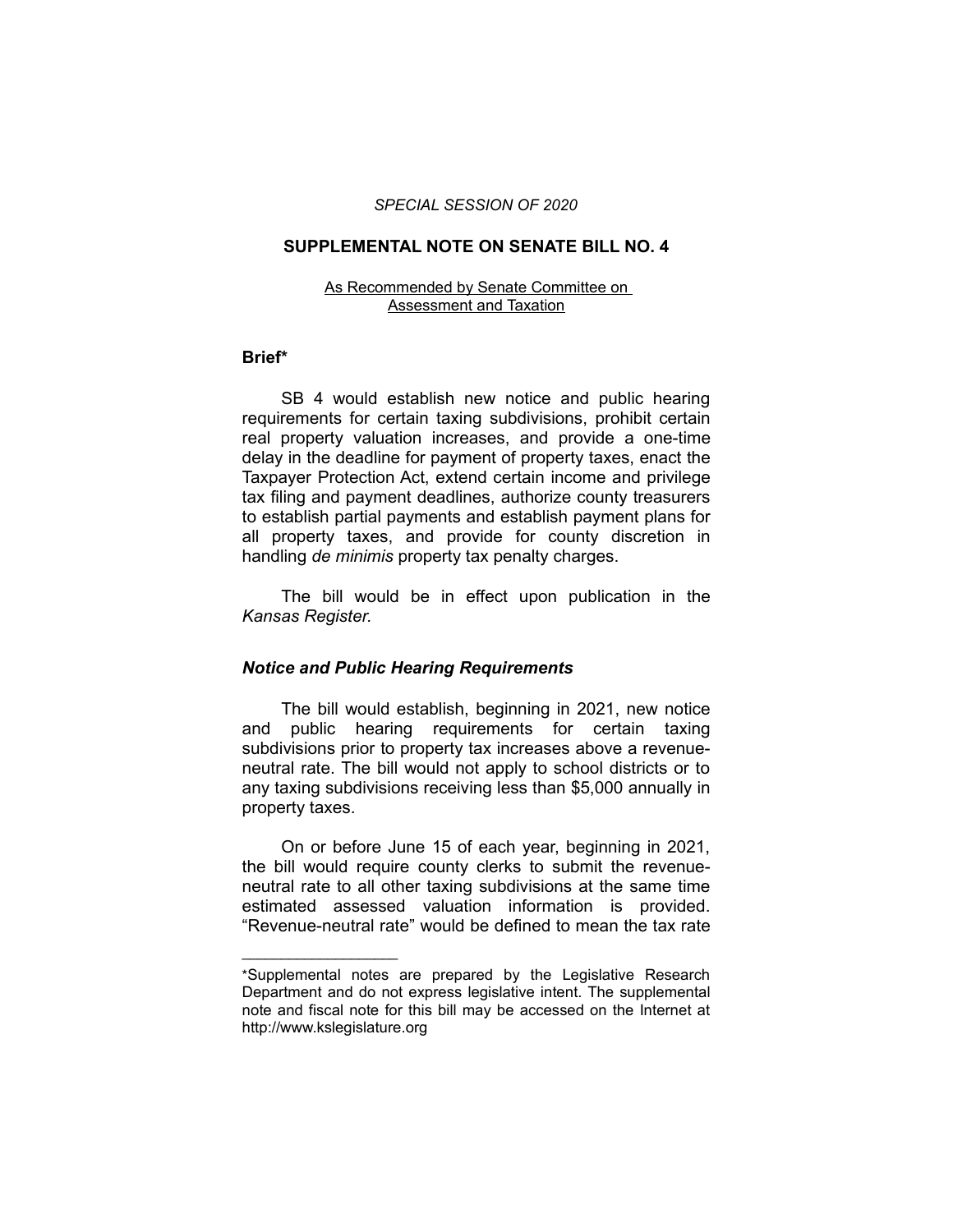for the current tax year that would generate the same property tax revenue as levied the previous tax year using the current tax year's total assessed valuation. The bill would require the Director of Accounts and Reports to modify budget information forms to show the revenue-neutral rate.

The taxing subdivisions affected by the bill would be prohibited from levying rates that exceed the revenue-neutral rates unless the taxing subdivisions have published notice on their websites of the proposed intent to exceed such rates and announcing a public hearing on such action. On or before July 15, the bill would also require governing bodies to notify county clerks of their intent to exceed revenue-neutral rates. County clerks subsequently would be required to notify each taxpayer with property in taxing subdivisions seeking to exceed such rates of the public hearings at least 10 days in advance of the hearings. The bill would require county clerks to send consolidated notifications for all taxing subdivisions relevant to a parcel of property *via* mail unless taxpayers and county clerks both have consented to service by electronic means. The bill would require all costs associated with notification requirements to be borne by taxing subdivisions seeking to exceed their revenue-neutral rates, with payment for such costs due to county clerks by December 31.

The bill would require, at public hearings required to be held on or before September 10, governing bodies to provide interested taxpayers an opportunity to present oral testimony within reasonable time limits and without unreasonable restriction on the number of individuals allowed to make public comment. At the conclusion of the public hearings, the bill would require a majority vote of governing bodies adopting resolutions or ordinances that approve exceeding the revenue-neutral rates, prior to adoption of proposed budgets resulting in a tax rate that exceeds the revenueneutral rates.

The public hearings could be conducted in conjunction with other required budget hearings of the taxing subdivisions. Governing bodies taking such action would be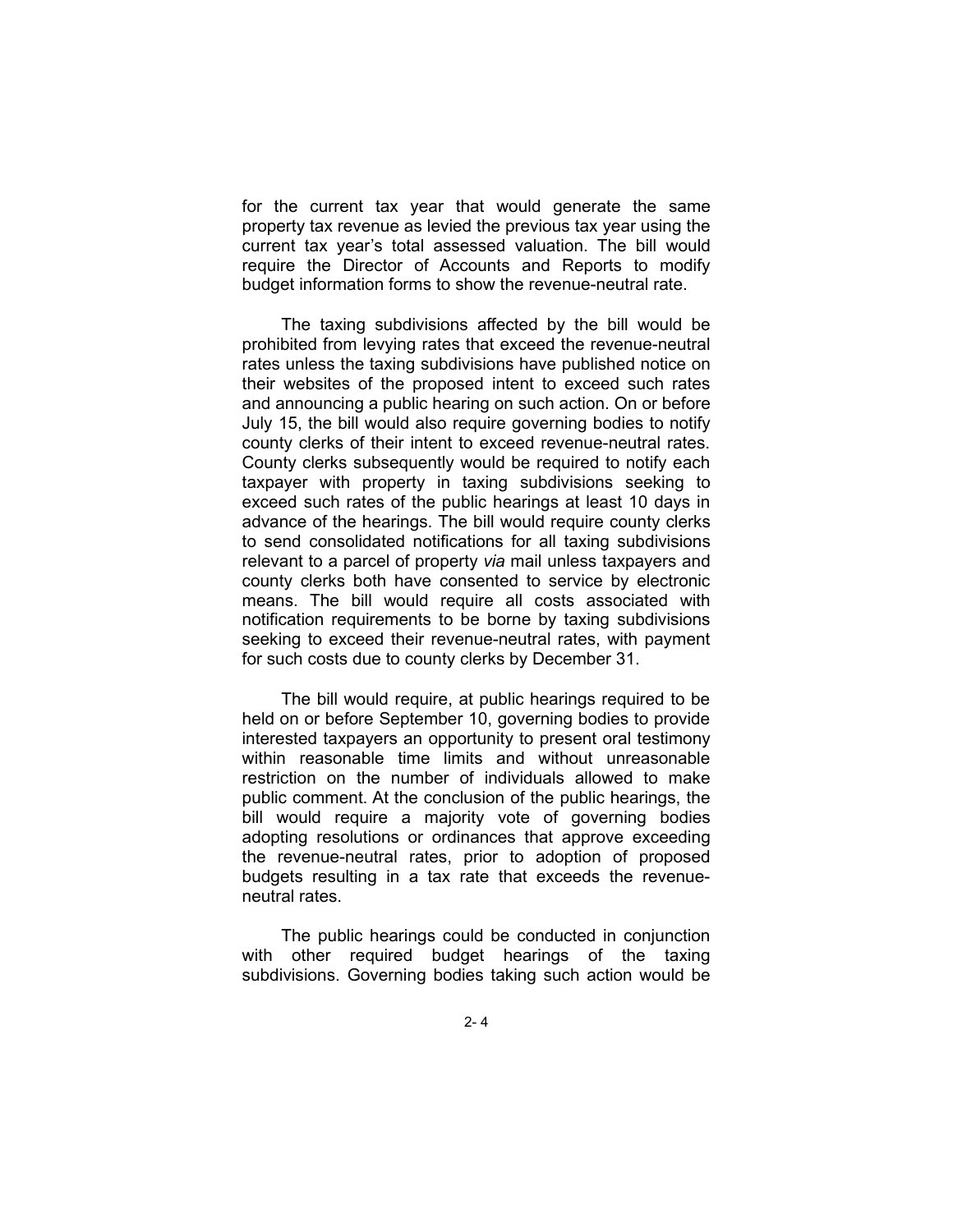required to submit on or before September 20 to each county clerk the amount of property taxes to be levied. Taxing subdivisions not complying with the notification and public hearing requirements outlined in the bill would be required to refund to taxpayers any over-collected property taxes.

The bill also would repeal, beginning in 2021, the current property tax lid law applicable to cities and counties (KSA 79- 2925c).

## *Prohibited Valuation Increases*

The bill would prohibit an increase in the appraised valuation of real property solely as a result of normal repair, replacement, or maintenance of existing improvements on the property.

## *Property Tax Payment Delay*

The bill would prohibit interest from accruing on unpaid property tax for tax year 2019 from May 10, 2020, through August 10, 2020. The tax would not be considered delinquent for that time and counties would be required to waive any costs related to delinquent property tax collection charged to taxpayers prior to August 11, 2020.

The bill would also delay, for tax year 2019 only, the preparation of a list of real estate subject to sale due to delinquent taxes until after August 10, 2020, and the publication deadline of such list would be delayed until September 1, 2020. Real estate sales of property as a result of delinquent taxes in 2020 otherwise scheduled to occur on the first Tuesday of September would be scheduled to occur on or before the fourth Monday of October.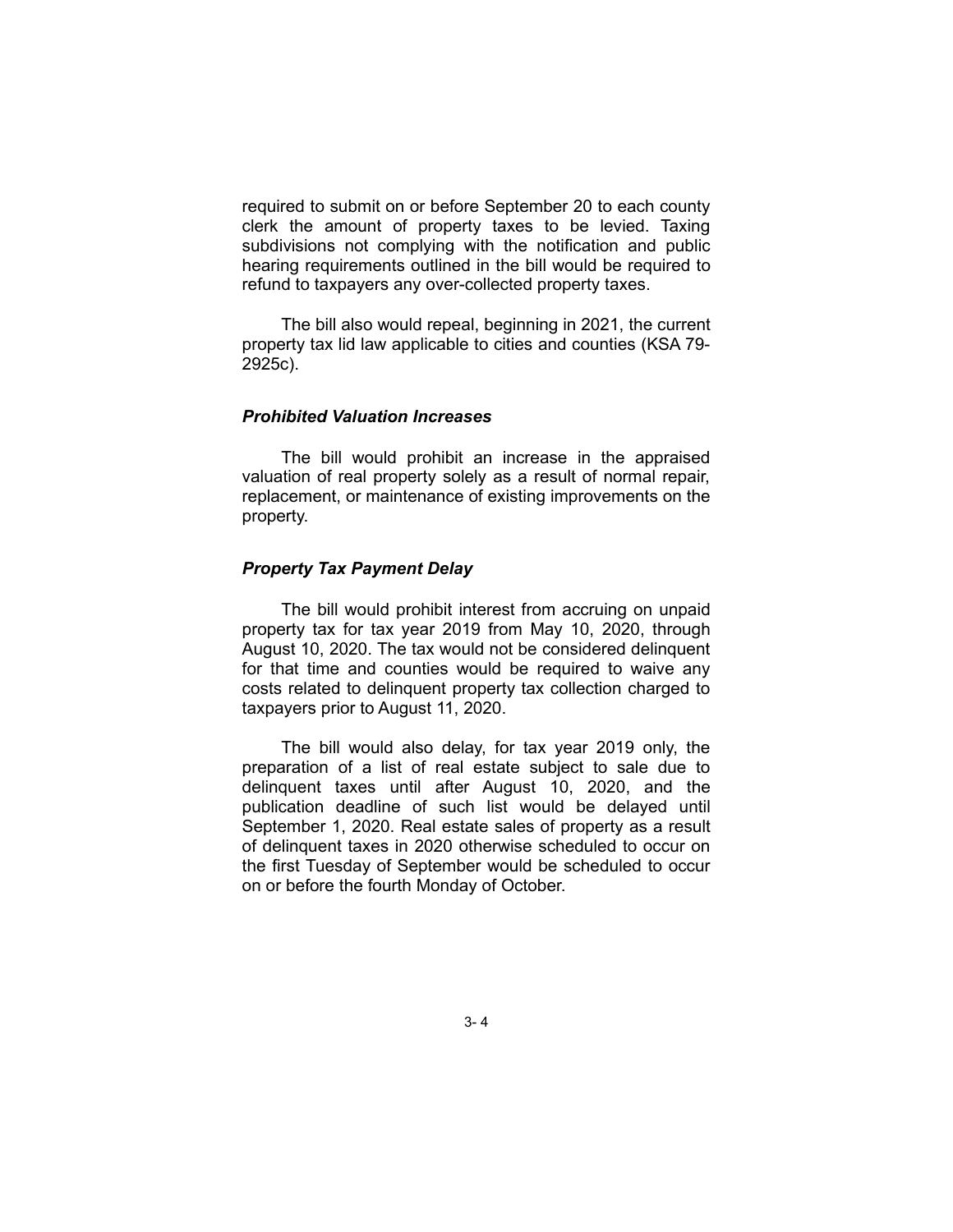## *Taxpayer Protection Act*

The bill would, on and after January 1, 2021, require paid tax return preparers to sign any income tax return prepared by or substantially prepared by the preparer and to include the preparer's federal preparer tax identification number on any such return. Any failure to do so would subject the preparer to a civil penalty of \$50 per return with a maximum of \$25,000 in civil penalties per preparer per year. Any civil penalties assessed could be appealed pursuant to the Kansas Administrative Procedure Act. Any penalties collected would be deposited in the State General Fund.

The bill would authorize the Secretary of Revenue (Secretary) to enjoin any person from acting as a paid tax preparer by seeking a temporary or permanent order from a court of competent jurisdiction enjoining such conduct. Under the bill, an injunction could be issued by a court if the preparer has engaged in any of the following conduct:

- Prepared a return that understates the taxpayer's liability due to an "unreasonable position," as that term is defined in the Internal Revenue Code;
- Prepared a return that understates the taxpayer's liability due to "willful or reckless conduct," as that term is defined in the Internal Revenue Code;
- Fails to, when required, furnish a signed copy of the return including the preparer's federal preparer tax identification number, retain a copy of the return, or be diligent in determining eligibility for tax benefits;
- Negotiates a check issued to the taxpayer by the Kansas Department of Revenue (KDOR) without the permission of the taxpayer;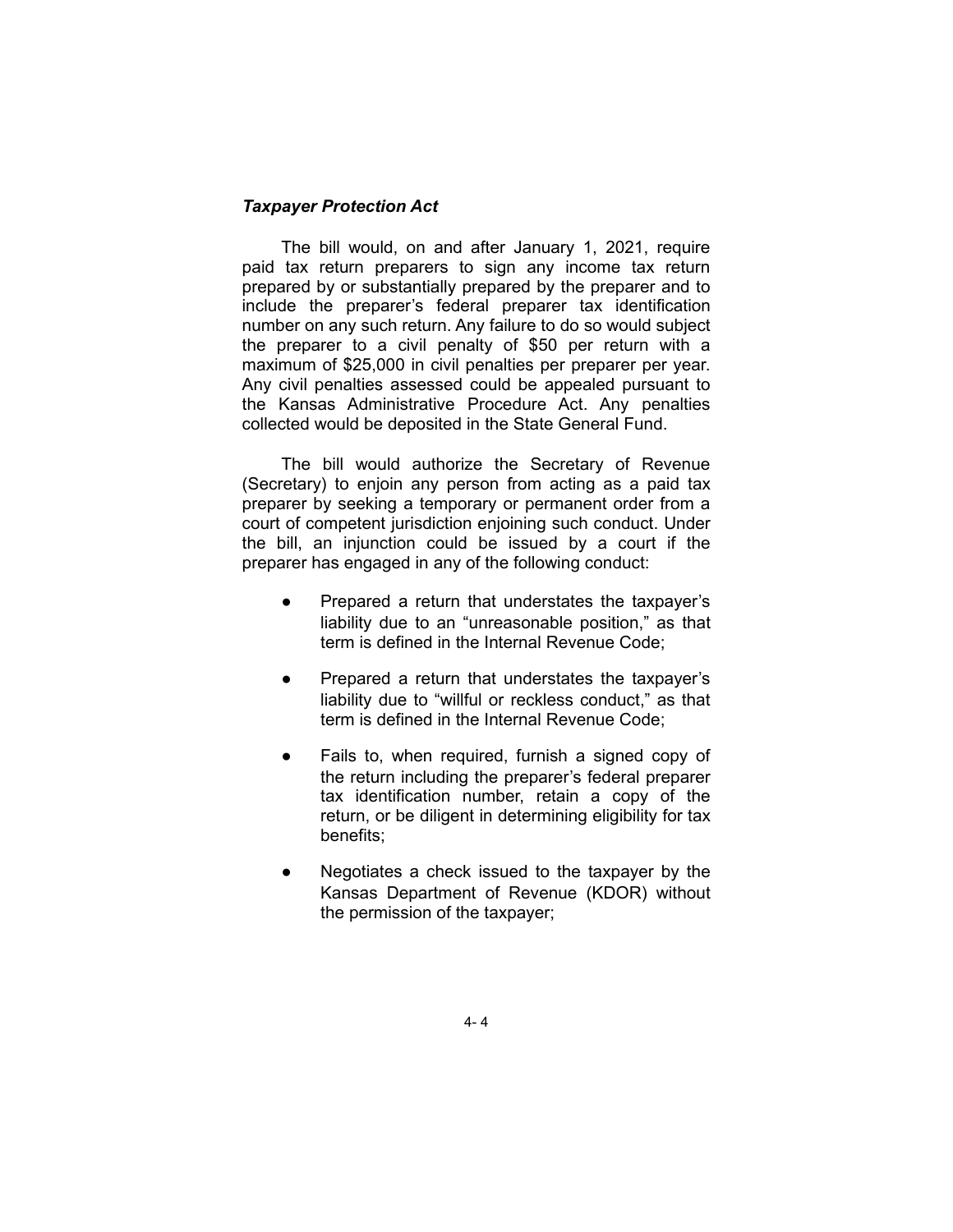- Engages in any conduct subject to any criminal penalty provided for in Chapter 79 of the *Kansas Statutes Annotated* or amendments thereto;
- Misrepresents the preparer's education, experience, or eligibility to practice tax preparation;
- Guarantees the payment of any tax refund or the allowance of any tax credit; or
- Engages in any other fraudulent or deceptive conduct that substantially interferes with proper administration of Kansas tax laws.

The bill would allow the Secretary to seek the assistance of the Attorney General or the Attorney General's designee in pursuing such injunctions, and the Secretary would be required to publish an annual report concerning such injunctions on the website of the Kansas Department of Revenue.

Further, the bill would provide that any person, whether or not a resident of Kansas, submits to the jurisdiction of the courts of the State of Kansas for purposes of such injunctions by engaging in any conduct that could give rise to a cause of action under the Taxpayer Protection Act. The bill would provide that legal actions brought under the Act would be brought in the district court of Shawnee County. The Secretary would be permitted to enter into consent judgments with respect to violations of the Act in lieu of actions seeking injunctions.

Finally, the bill would authorize the Secretary to promulgate rules and regulations necessary to carry out the provisions of the Taxpayer Protection Act.

## *Filing and Payment Extension*

The bill would extend, for tax year 2019, the deadline for filing income and privilege tax returns otherwise due April 15,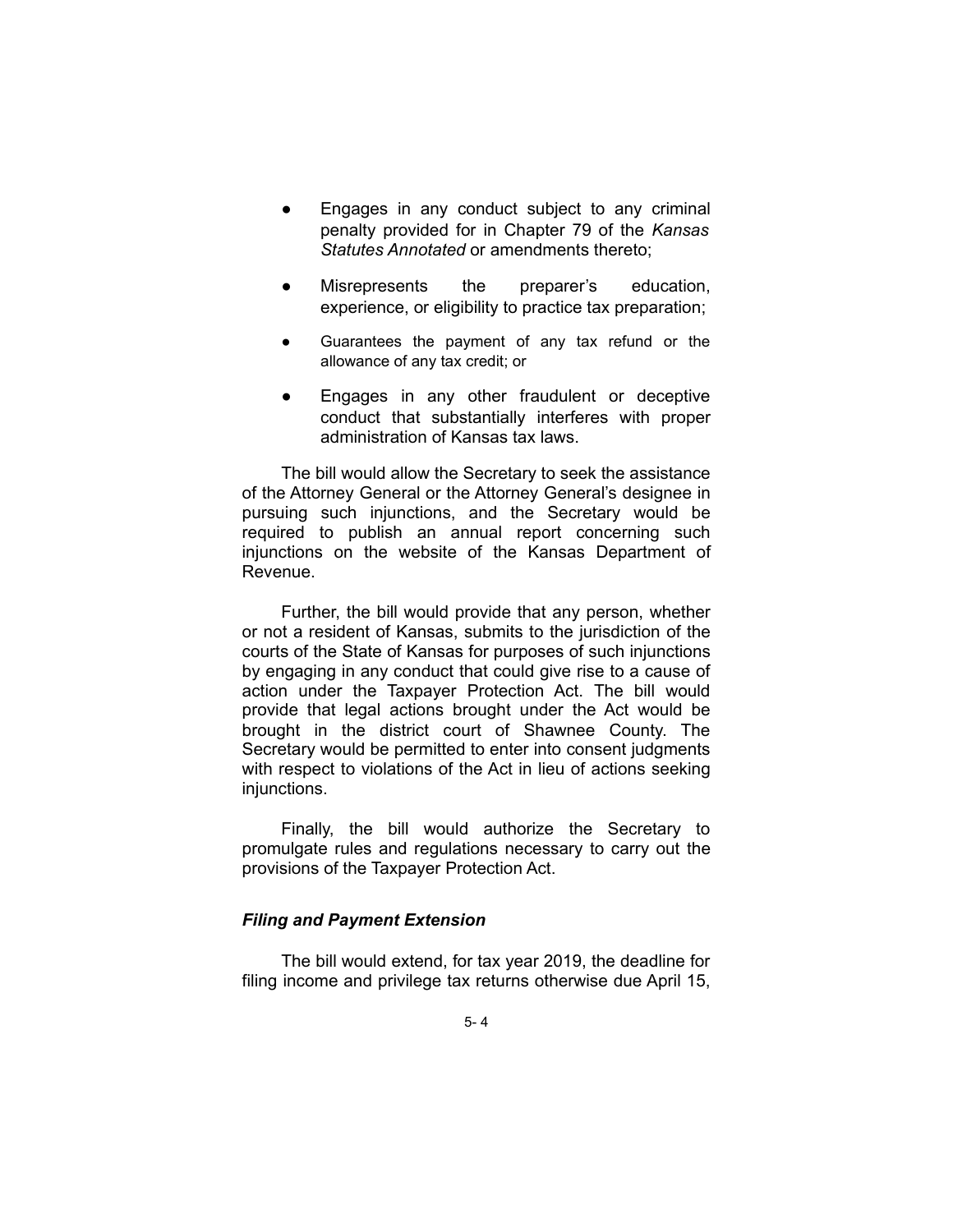2020, through July 15, 2020, to July 15, 2020. The bill would also prohibit the imposition of penalty or interest associated with such returns if the liability is paid on or before July 15, 2020.

## *Property Tax Payment Plans and Partial Payments*

The bill would authorize county treasurers to establish partial payments and establish payment plans for all property taxes. Current law grants treasurers authority to accept partial payment for delinquent property taxes.

# *County Discretion Concerning* **De Minimis** *Property Tax Penalty Charges*

The bill would provide that counties have discretion in refunding, crediting, or retaining any penalties and interest charged to taxpayers between May 11, 2020, and the effective date of the bill that are rendered void by this act up to the amount of \$25.

### **Background**

The bill was introduced by Senators Tyson, Alley, Baumgardner, Berger, Braun, Goddard, Hilderbrand, Kerschen, Lynn, Olson, Petersen, Rucker, Thompson, and Wagle.

On June 3, 2020, the bill was referred to and later passed by the Senate Committee on Assessment and Taxation. During the Senate Committee meeting, it was noted the bill is identical to HB 2702, which was passed the Legislature at its *sine die* session and vetoed by the Governor on June 1, 2020.

Additional background on the conferees and testimony from HB 2702 from the 2020 regular session may be found in